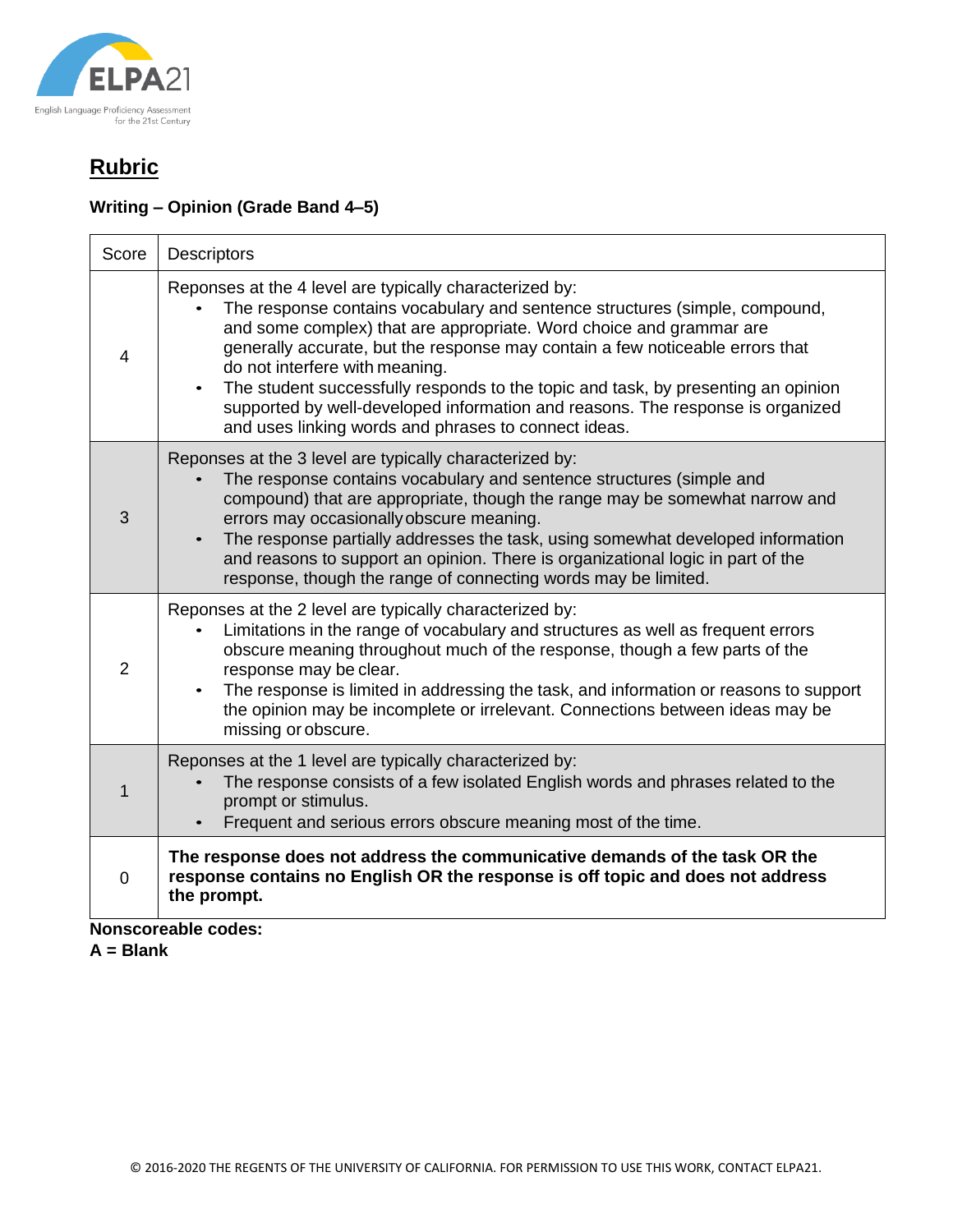

# **Rubric**

### **Writing – Storyboard (Grade Band 4–5)**

| Score          | Descriptors                                                                                                                                                                                                                                                                                                                                                                                                                                                                                                                                                                                                                                                                                                                                                                                               |
|----------------|-----------------------------------------------------------------------------------------------------------------------------------------------------------------------------------------------------------------------------------------------------------------------------------------------------------------------------------------------------------------------------------------------------------------------------------------------------------------------------------------------------------------------------------------------------------------------------------------------------------------------------------------------------------------------------------------------------------------------------------------------------------------------------------------------------------|
| 5              | Reponses at the 5 level are typically characterized by:<br>The response contains a variety of syntactic structures, such as simple, compound, and complex<br>sentences, and vocabulary that are appropriate to the pictures. Word choice and grammar are<br>effective and accurate, though the response may contain a few minor and isolated errors that do<br>not interfere with meaning.<br>The student addresses the topic and task very well by composing a narrative that is coherent and<br>$\bullet$<br>well developed, using relevant information and specific details. The response is well organized,<br>using a variety of transitional words and phrases to connect events and ideas in a logical<br>sequence.<br>The student's message is easily understood on a first reading.<br>$\bullet$ |
| 4              | Reponses at the 4 level are typically characterized by:<br>The response contains vocabulary and simple, compound, and complex sentence structures that<br>are appropriate to the pictures. Word choice and grammar are generally accurate, but the<br>response likely has several noticeable errors that do not obscure meaning.<br>The student successfully addresses the topic and task by composing a narrative that is coherent<br>and developed but occasional details may not be fully elaborated or clearly relevant to the<br>prompt. The response is organized and uses transitional words and phrases to connect events<br>and ideas in sequence, though occasionally connections between ideas may be unclear.<br>The student's message is generally clear.<br>$\bullet$                       |
| 3              | Reponses at the 3 level are typically characterized by:<br>The response contains vocabulary and simple sentence structures that are appropriate, though<br>the range may be moderately limited. Errors in word choice or grammar may occasionally<br>obscure meaning.<br>The narrative partially addresses the task, using a few pieces of information or details from the<br>stimulus. However, some details may be underdeveloped, irrelevant, or missing from the<br>response. The response demonstrates some organizational logic, but connections between ideas<br>may be unclear or obscured at times. Transitional words and phrases used may be inaccurate or<br>may be limited to simple linking words.<br>The student's overall message is understood, but some reader effort is required.      |
| $\overline{2}$ | Reponses at the 2 level are typically characterized by:<br>A limited range of vocabulary and structures and/or frequent errors in usage obscure meaning in<br>the response.<br>The narrative is limited in response to the task. Development may be limited to the most basic<br>information, and details are irrelevant or missing. The organization is generally unclear, and<br>connections between ideas are often obscured or missing.<br>Considerable reader effort is needed.                                                                                                                                                                                                                                                                                                                      |
| $\mathbf 1$    | Reponses at the 1 level are typically characterized by:<br>Errors in vocabulary and syntax seriously obscure meaning.<br>The narrative is seriously underdeveloped and lacks coherence.                                                                                                                                                                                                                                                                                                                                                                                                                                                                                                                                                                                                                   |
| 0              | The response does not address the communicative demands of the task OR the response<br>contains no English OR the response is off topic and does not address the prompt.                                                                                                                                                                                                                                                                                                                                                                                                                                                                                                                                                                                                                                  |
|                | Nonscoreable codes:                                                                                                                                                                                                                                                                                                                                                                                                                                                                                                                                                                                                                                                                                                                                                                                       |

**Nonscoreable codes:**

**A = Blank**